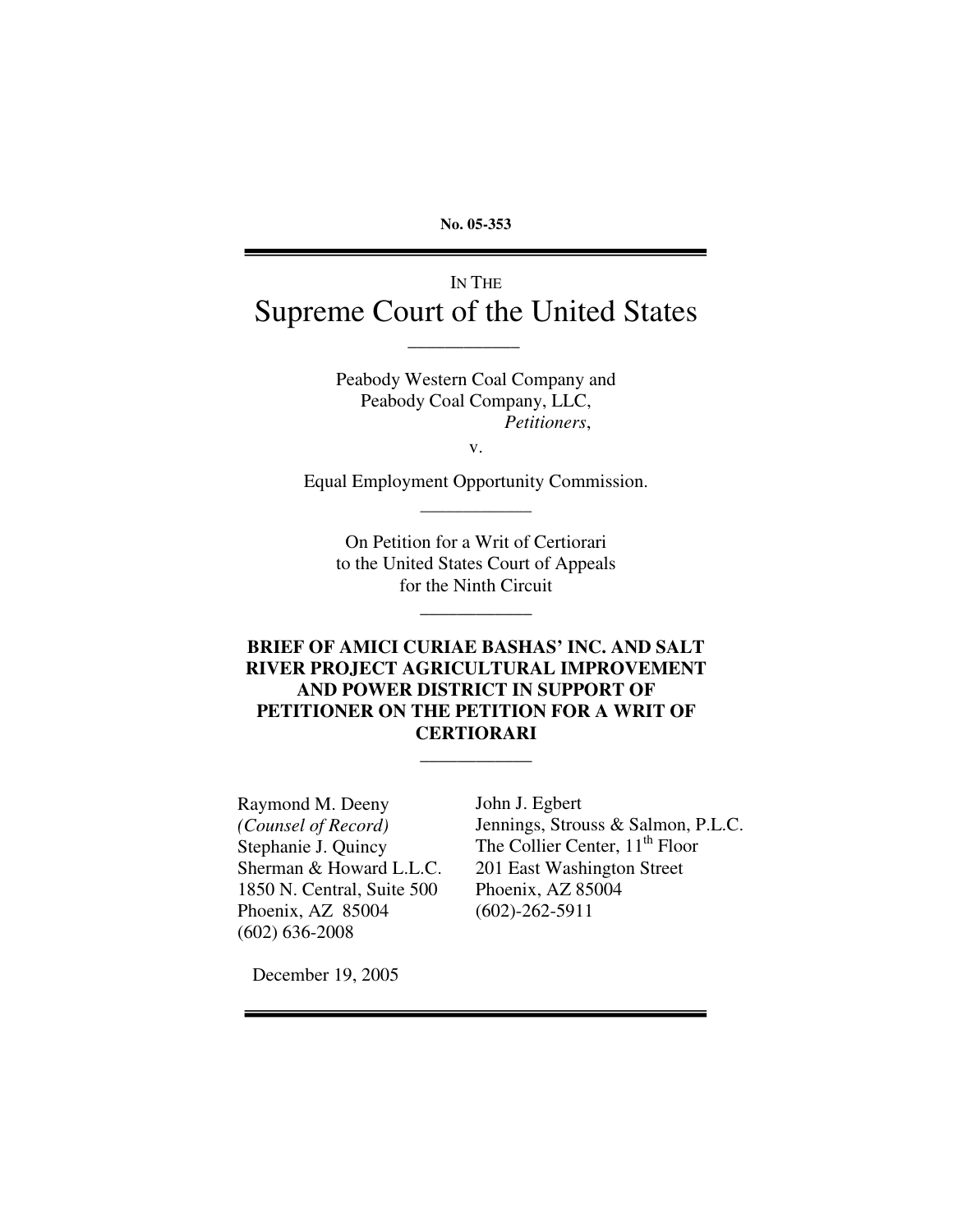## **QUESTION PRESENTED**

Whether a plaintiff may join as an involuntary defendant under Federal Rule of Civil Procedure 19 a party who the plaintiff is prohibited from suing directly. In this brief, *amici*, Bashas' Inc. and Salt River Project Agricultural Improvement and Power District explain the compelling reasons for the Court to grant the writ.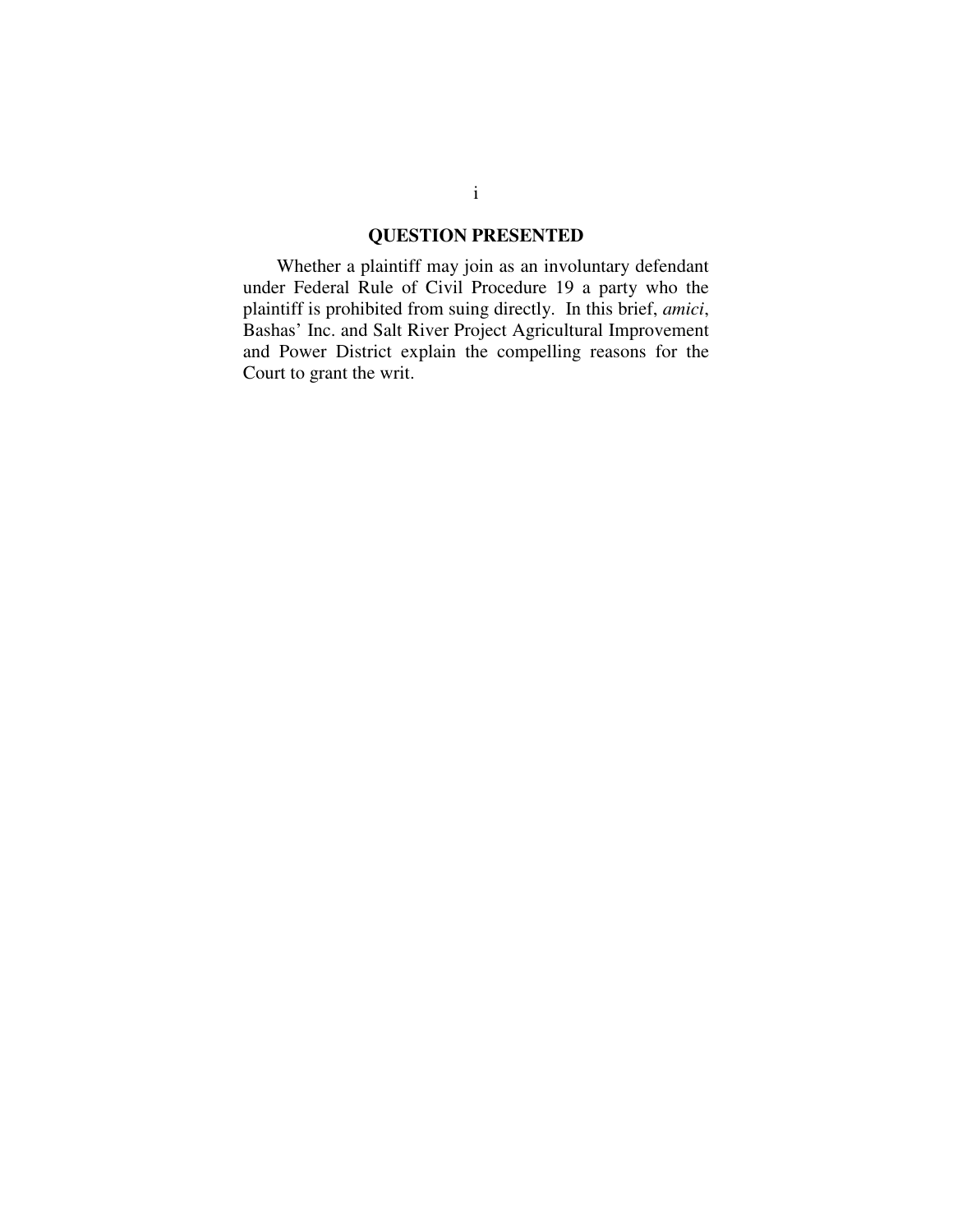## **TABLE OF CONTENTS**

| 3                                                     |
|-------------------------------------------------------|
|                                                       |
| FACTUAL INFORMATION RELEVANT TO AMICI<br>$\mathbf{L}$ |
|                                                       |
| A. PREFERENCE PROVISIONS OF TRIBAL                    |
|                                                       |
|                                                       |
|                                                       |
| D. THE NAVAJO NATION OFFICE OF LABOR RE-              |
| 9                                                     |
|                                                       |
| II. THE COURT SHOULD GRANT THE WRIT TO RE-            |
| SOLVE WHETHER THE EEOC MAY JOIN A                     |
| PARTY UNDER RULE 19 WHO IS PROHIBITED                 |
|                                                       |
|                                                       |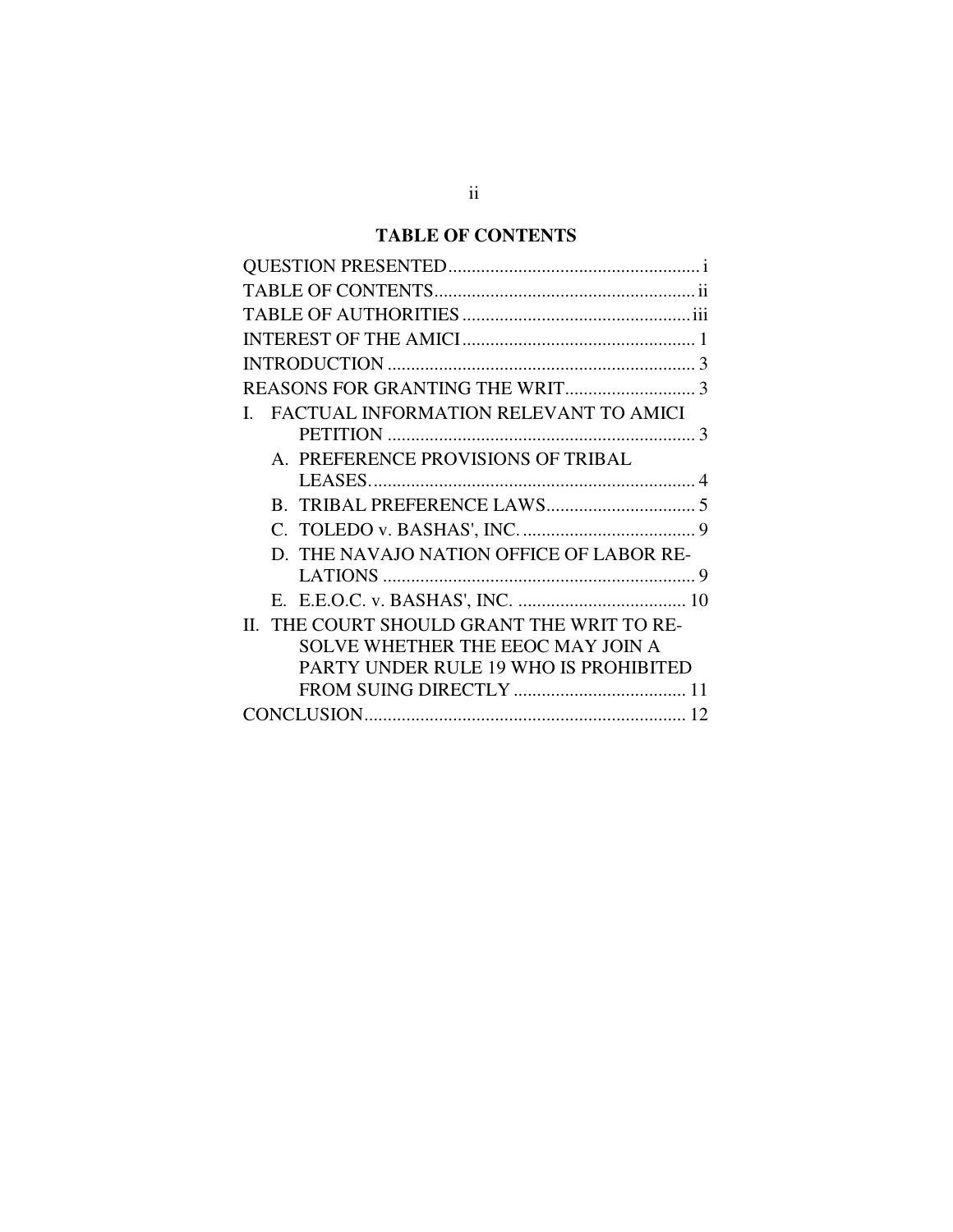## **TABLE OF AUTHORITIES**

### **Cases**

| Dawavendewa v. Salt River Project Agr. Improvement & |
|------------------------------------------------------|
|                                                      |

## **Statutes**

## **Resolutions/Ordinances**

|--|--|--|--|--|--|--|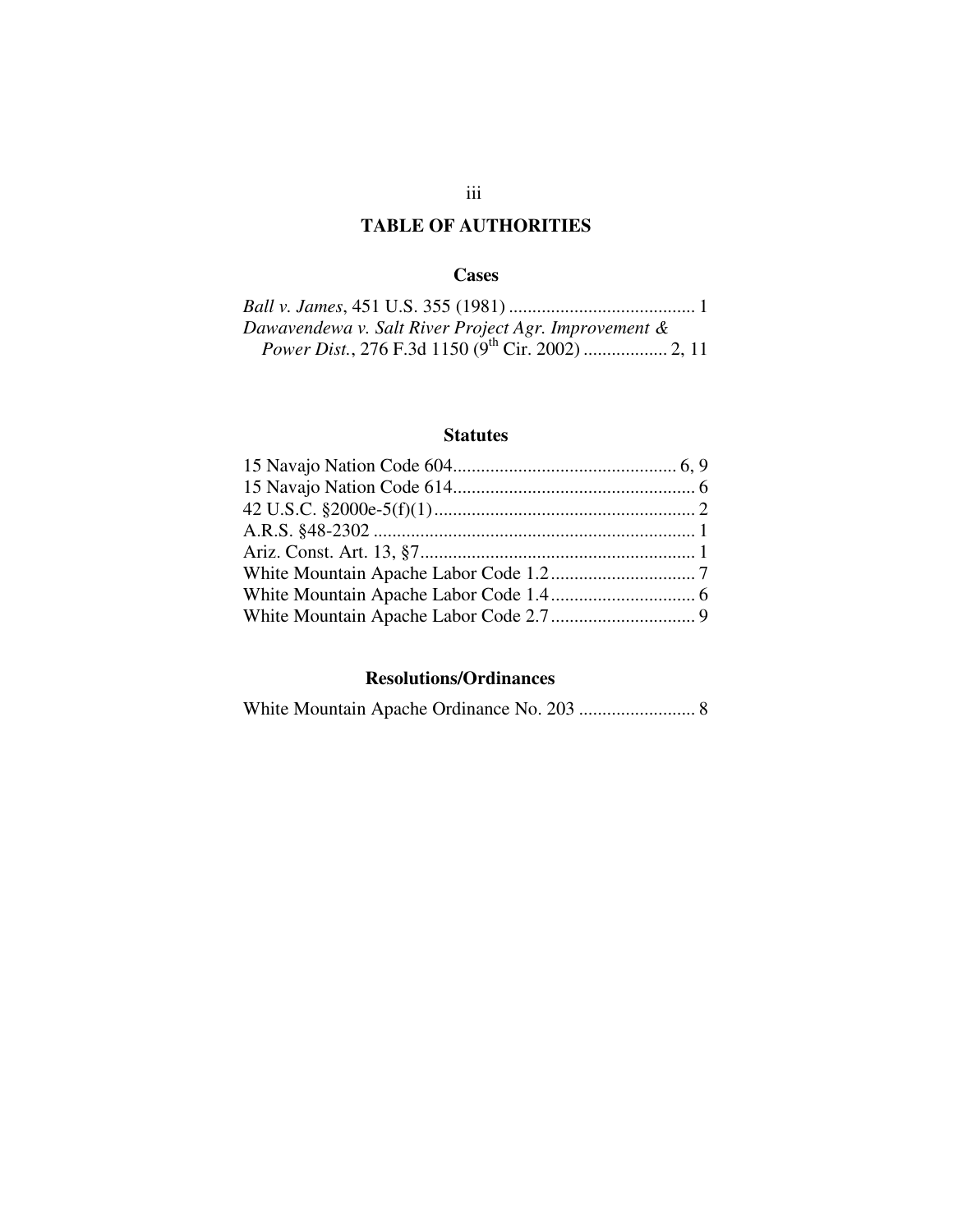## **INTEREST OF THE AMICI 1**

*Amicus*, Bashas' Inc. ("Bashas'"), was founded in 1932 in Chandler, Arizona. The company started as a family supermarket with one location, and has grown to over 150 stores with various store formats all in Arizona, except one store on a Native American Reservation in New Mexico and one store in Needles, California. The store formats called Diné Markets are located on the Navajo Nation in Arizona and New Mexico. Bashas' also has Bashas' stores on the Tohono O'odham, White Mountain Apache and San Carlos Apache Nations.

Bashas' is currently involved in parallel litigation with the Equal Employment Opportunity Commission ("EEOC"), E.E.O.C. v. Bashas' Inc., Case No. 2:05-cv-02382 PHX SMM, pending in United States District Court for the District of Arizona. Simultaneously, the Navajo Nation has directed Bashas' immediately to come into full compliance with the Navajo Preference in Employment Act ("NPEA"), which requires Bashas' to give a preference in hiring to Navajos and to adopt a written Navajo Affirmative Action Plan.

*Amicus*, Salt River Project Agricultural Improvement and Power District ("SRP") is a municipal corporation and political subdivision of the State of Arizona. *See* Ariz. Const. Art. 13, §7; A.R.S. §48-2302; *see also Ball v. James*, 451 U.S. 355 (1981). SRP has an ownership interest in, and operates on behalf of all the owners, the Navajo Generating Station ("NGS"), located on reservation land of the Navajo Nation. NGS is located on the Navajo Nation's land pursuant to a lease between the owners and the Navajo Nation, entered into in 1969 and approved by the United States Secretary of the

<sup>1</sup> No person or entities other than *amici* and their counsel participated in the writing of this brief or made a financial contribution to the brief. Letters signifying the parties' consent to the filing of this brief are on file with the Court.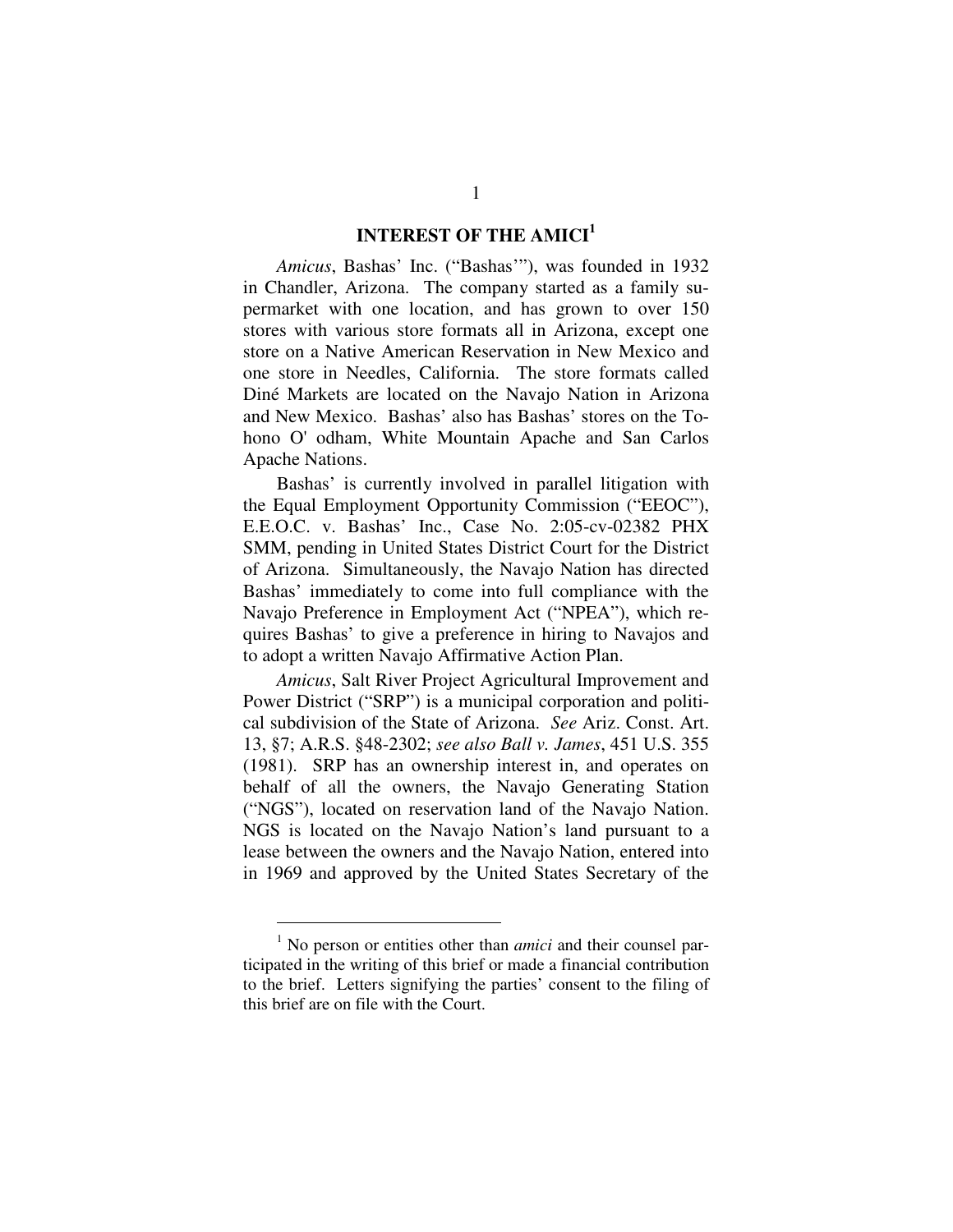Interior. The lease obligates SRP to give preference in employment to qualified local Navajos.

SRP was the defendant in *Dawavendewa v. Salt River Project Agr. Improvement & Power Dist.*, 276 F.3d 1150 (9 th Cir. 2002), in which the EEOC unsuccessfully attempted to intervene. Because SRP is a political subdivision of the State of Arizona, the EEOC may not bring, or intervene in, a civil action against SRP, but the United States Attorney General may do so. 42 U.S.C. §2000e-5(f)(1).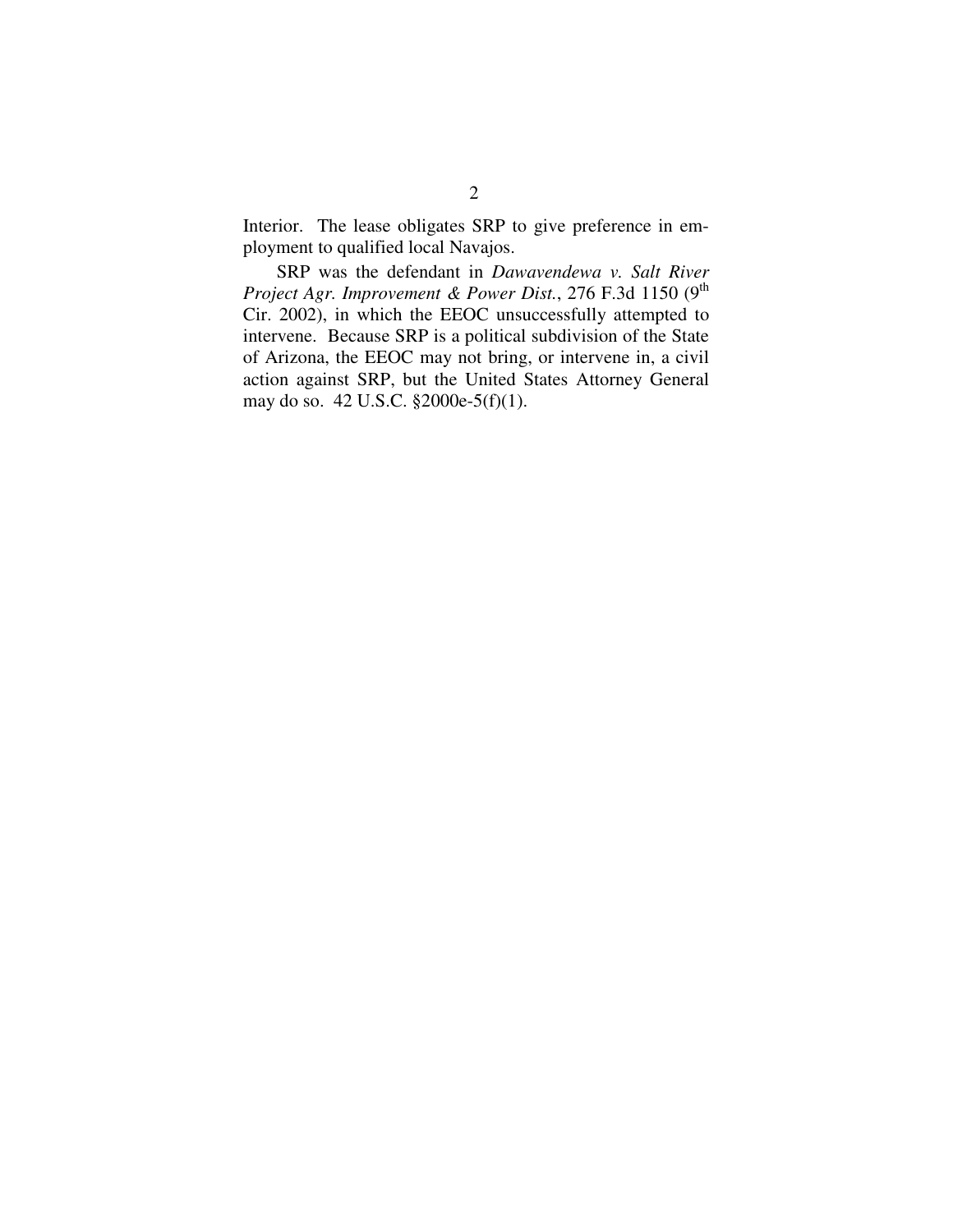#### **INTRODUCTION**

Petitioner Peabody Coal is not the only employer caught in a battle between governmental entities - the EEOC and Native American Nations. Bashas' operates on three reservations. Bashas' is being sued simultaneously by the EEOC for following Navajo law and the Navajo Nation Labor Commission and The Navajo Nation Office of Navajo Labor Relations have ordered Bashas to comply fully with Navajo employment law. Similarly, SRP operates a large power plant on the Navajo reservation. The EEOC has, in the past, attempted to intervene in an action challenging SRP's obligation to give Navajo employment preference under its lease with the Navajo Nation. The Court should grant certiorari to resolve whether the EEOC may use Rule 19 and a suit against a private entity as a method to litigate the legality of tribal preference laws.

#### **REASONS FOR GRANTING THE WRIT**

Bashas' and SRP (and other employers) have significant operations on tribal lands. Both the White Mountain Apaches and Navajo Nation require Bashas' to comply with lease provisions and laws that require preferences in employment be given to their tribal members.

Tribal laws and leases with the tribes conflict with the EEOC's interpretation of Title VII. Employers are put in the untenable position of having to choose whether to violate Title VII or tribal law and leases.

## **I. FACTUAL INFORMATION RELEVANT TO AMICI PETITION**

Bashas' operates seven stores on the Navajo Nation. These stores employ over 400 employees. The stores are located in Chinle, Arizona; Crown Point, New Mexico; Dilkon, Arizona; Kayenta, Arizona; Pinon, Arizona; Tuba City, Arizona; and Window Rock, Arizona. For each of these stores, Bashas' has a lease with the Navajo Nation.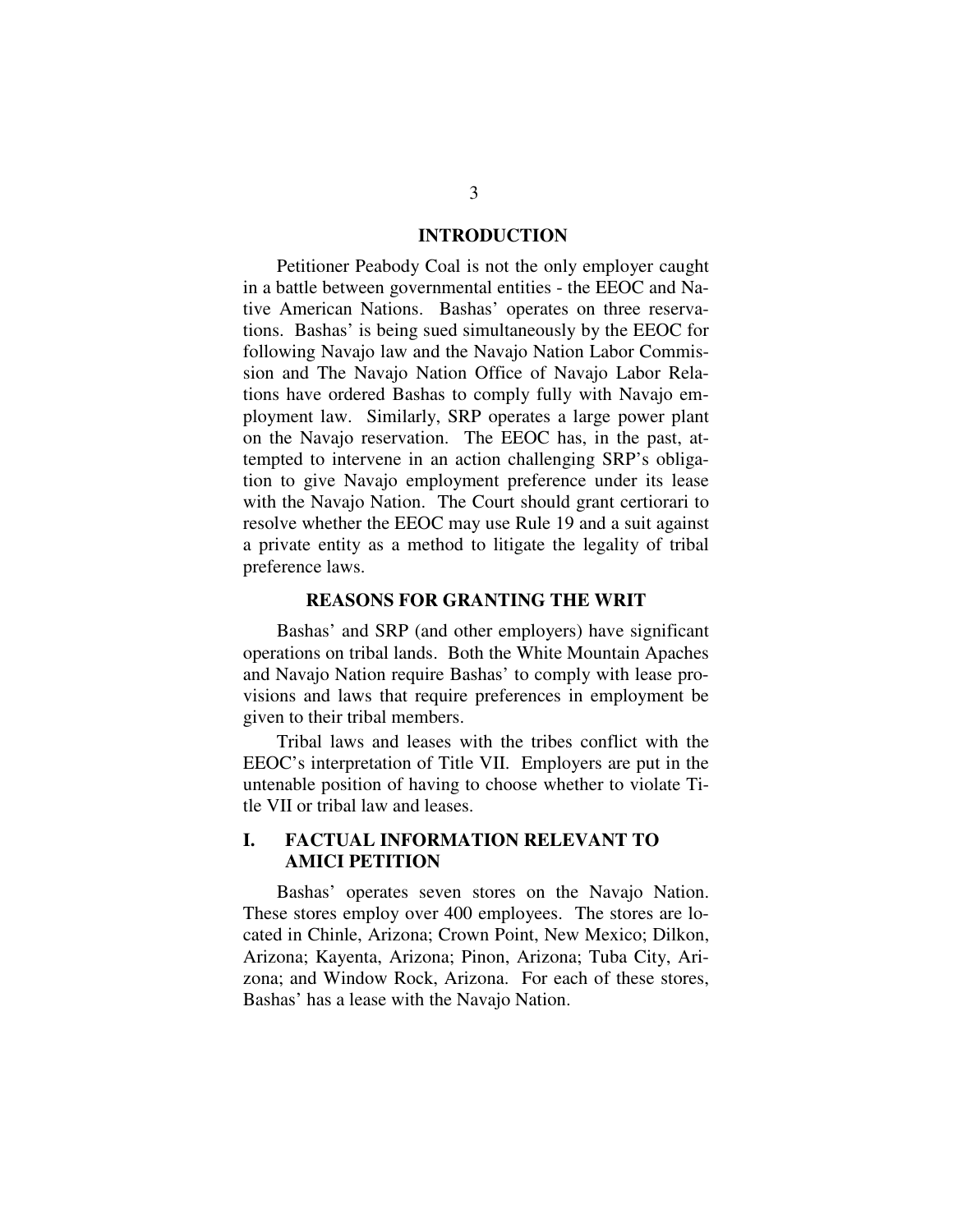#### **A. PEFERENCE PROVISIONS OF TRIBAL LEASES**

Each lease requires Bashas' to give preference in hiring to Navajos. Each of these leases was approved by the United States government, through the Department of the Interior, Bureau of Indian Affairs.

For example, a lease approved in 2002 which governs the Dilkon store requires:

#### **NAVAJO EMPLOYMENT.**

Lessee agrees to comply with the Navajo Preference in Employment Act in conducting its operations from the Leased Premises. In addition to satisfying the requirements of the aforementioned Act, Lessee agrees to use reasonable efforts to (a) employ a minimum of seventy percent (70%) persons entitled to preference under the Navajo Preference in Employment Act in its Dilkon store at all times during the first three years of its operation, eighty percent (80%) during the fourth through sixth years of its operation, and ninety percent (90%) during the seventh through tenth years of its operation; (b) employ a minimum of ninety-five percent (95%) person [sic] entitled to preference under the Navajo Preference in Employment Act in its Dilkon store at all times after the first ten (10) years of the Lease; and (c) prepare an affirmative action program for submittal to Lessor within one (1) year after opening for business which will define Lessee's plan for developing persons entitled to preference under the Navajo Preference in Employment Act to hold the positions of store manager, assistant manager and department manager positions in it Dilkon store. Such affirmative action plan will contain affirmative steps whereby Lessee will provide upward mobility such as training, job enrichment and other positive employee develop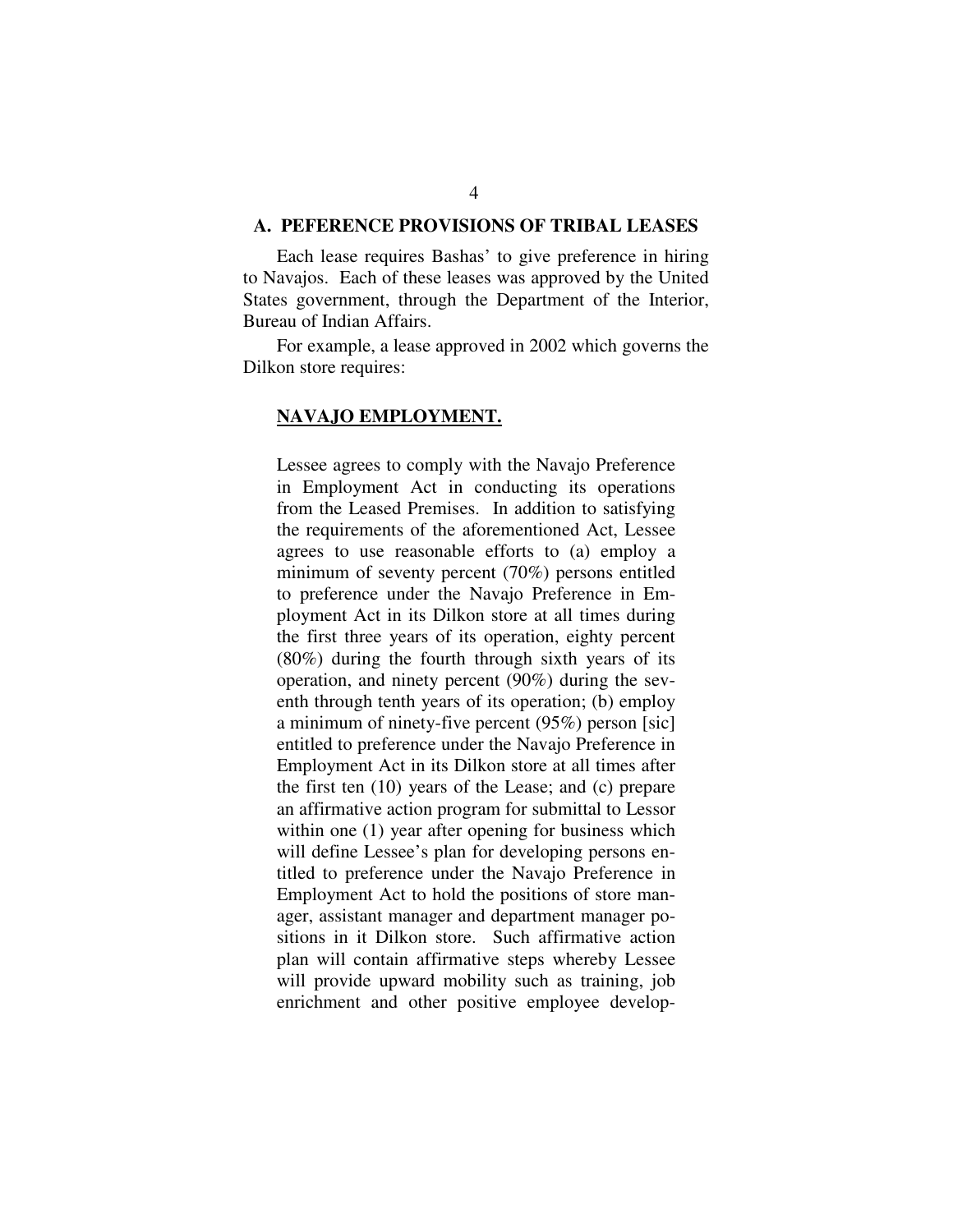ment factors. Said plan is understood to provide for the benefit of the Navajo people in terms of job and advancement with a primary goal of having a Navajo store manager in Dilkon no later than the commencement of the sixth (6th) year of operation and Navajos represented proportionately in all levels of operation.

This lease was approved on August 21, 2002 by the Regional Director, Navajo Region, for the Bureau of Indian Affairs. (The leases for other stores were all signed long after Title VII went into effect.)

Bashas' operates stores on three other Native American Nations. Bashas' operates one store on the White Mountain Apache Nation (in White River, Arizona) employing over 50 employees and another store on the San Carlos Apache Nation (in San Carlos, Arizona) employing over 60 employees. Bashas' operates one store on the Tohono O'odham Nation (in Sells, Arizona) employing 45 employees.

#### **B. TRIBAL PREFERENCE LAWS**

In addition to lease requirements, at least two nations require employers to give preference in hiring to tribal members. The Navajo Nation requires that:

All employers doing business within the territorial jurisdiction [or near the boundaries] of the Navajo Nation, or engaged in any contract with the Navajo Nation shall:

1. Give preference in employment to Navajos. Preference in employment shall include specific Navajo affirmative action plans and timetables for all phases of employment to achieve the Navajo Nation goal of employing Navajos in all job clas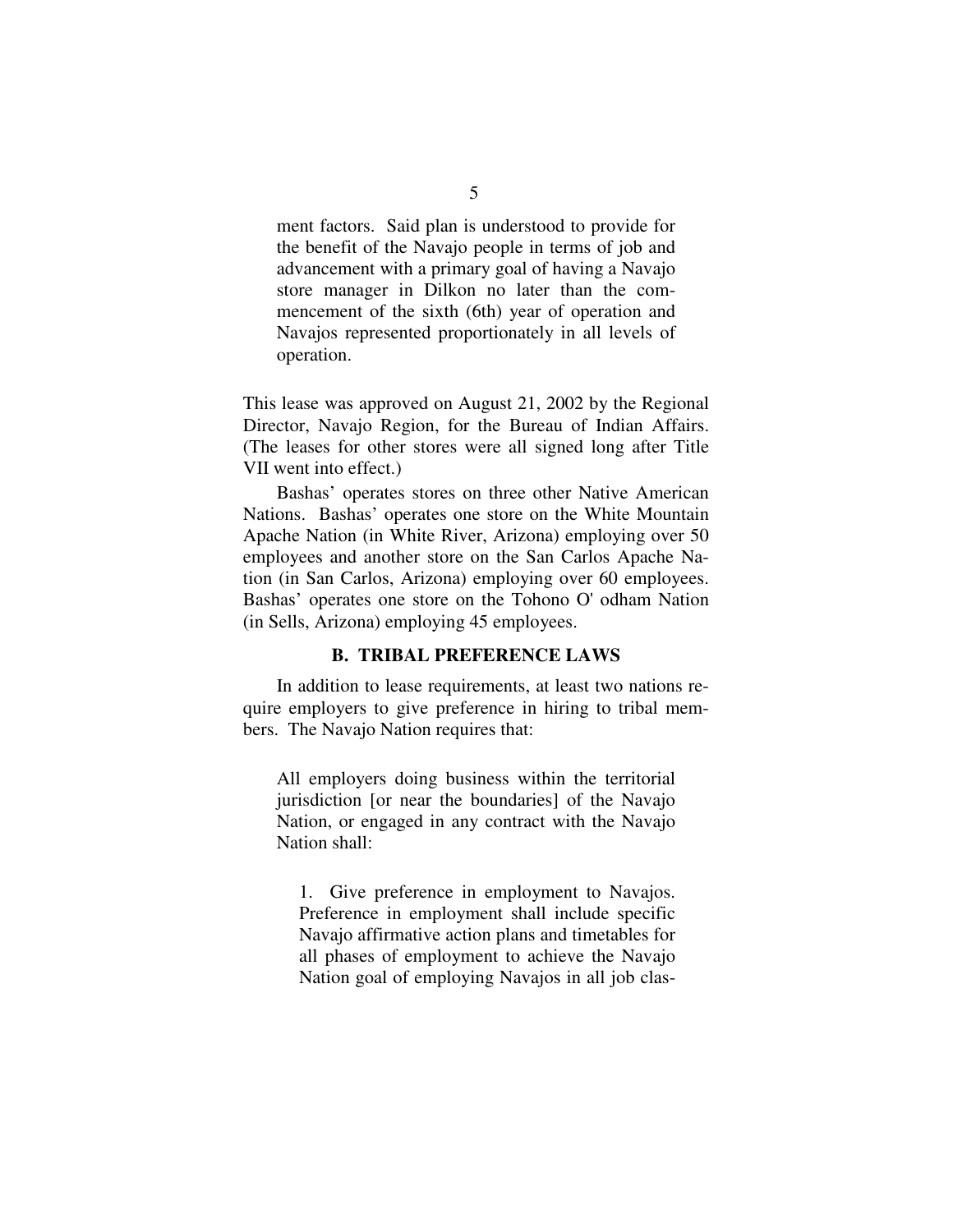sifications including supervisory and management positions. 2

NPEA, 15 Nav. Nation Code §604 (A) (1). The White Mountain Apache Nation requires that:

> All non-tribal employers operating within the exterior boundaries of the Fort Apache Indian Reservation are hereby required to give preference to Indians in hiring, promotion, training and all other aspects of employment. Said employers shall comply with the rules, regulations, and guidelines of the Labor Relations Department which set forth the specific obligations of the employer in regard to Indian Preference.

The White Mountain Apache Labor Code, Section 1.4(A), defines Indian Preference as:

Indian Preference means the following priority order of preference:

- (1) Enrolled member of the White Mountain Apache Tribe.
- (2) Indian spouse of an enrolled member of the White Mountain Apache Tribe.
- (3) Other Indians.

The White Mountain Apache preference applies to all employment activities, including those undertaken pursuant to the Indian Self Determination and Education Assistance Act, P.L. 93-638, as amended, except for em-

 $2$  The preference also extends to Non-Navajos legally married to Navajos. NPEA, 15 Nav. Nation Code §614 (A).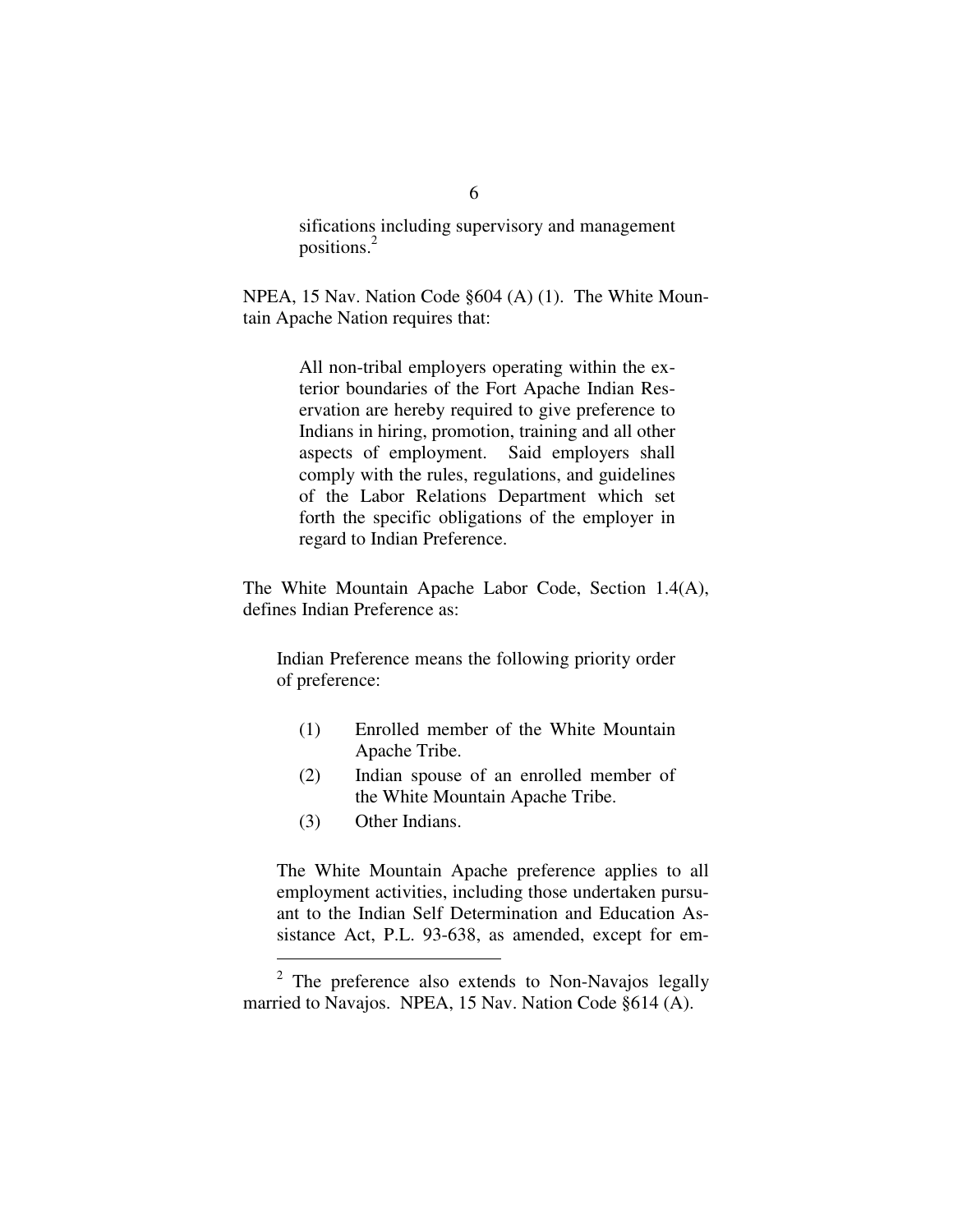ployment funded by government programs unrelated to the Indian Self Determination Act, which shall have the following priority order of preference:

- (1) Local Indian.
- (2) Other Indians.

White Mountain Apache Labor Code, Section 1.2. The White Mountain Apaches reaffirmed their preference act in 1995 as applying to all employers, except where certain federally funded programs are involved and acknowledged that some federal agencies did not agree to the use of tribal preferences:

- WHEREAS, the Tribal Council established the TERO Code, as part of the Tribal Labor Code to regulate employment in construction activities on the Reservation; and
- WHEREAS, the TERO Code grants a preference in the employment of members of the White Mountain Apache Tribe over members of any other Indian tribe; and
- WHEREAS, such a preference scheme is recognized by contracting agencies, including the federal government, for purposes of the Indian Self-Determination Act; and
- WHEREAS, other federal programs recognize an "Indian preference" in tribal employment preferences, but prohibit use of a "Tribal preference"; and
- WHEREAS, the conflict over preference priorities in past construction projects has on occasion made it necessary for the Tribe to waive the current employment preference provision in the TERO Code; and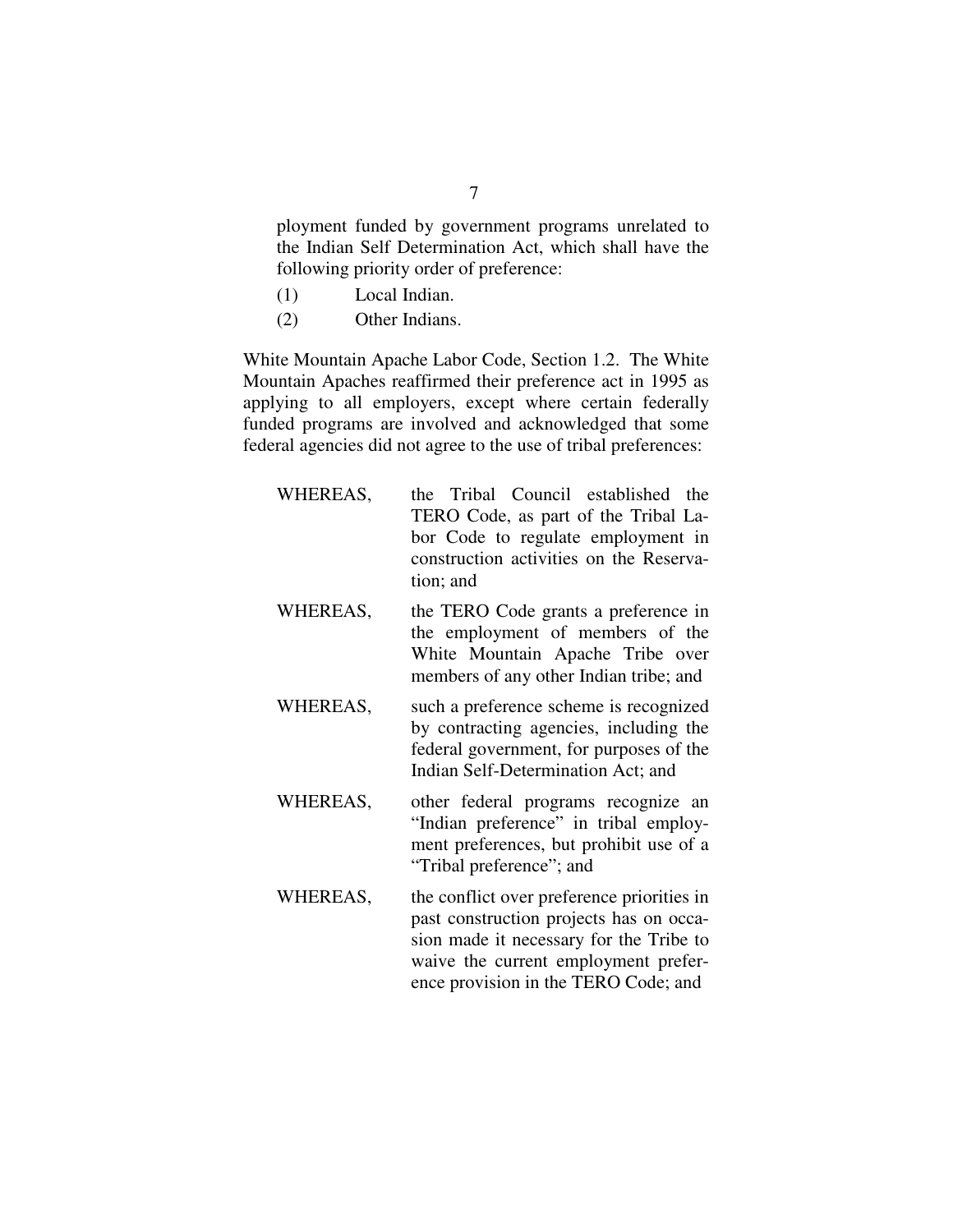- WHEREAS, the Tribal Council will continue to advocate recognition of a tribal preference in all federal grants and funding it receives, the Tribal Council has determined that until all federal agencies agree to the use of tribal preference requirements, the TERO Code should be amended to permit an alternative preference for certain federally-funded programs; and
- WHEREAS, the Tribal Council has reviewed the proposed amendment to the TERO Code.
- BE IT RESOLVED by the Tribal Council of the White Mountain Apache Tribe that it hereby directs the Tribal Council Secretary to post the proposed amendment to the TERO Code in each District for ten days as required by Constitution.

White Mountain Apache Ordinance No. 203. The White Mountain Apache Labor Code provides for sanctions against an employer who fails to comply with its provisions:

### **SANCTIONS FOR NON-COMPLIANCE**

- A. Any employer who fails to comply with the laws, rules, regulations, or guidelines on employment rights of the White Mountain Apache Tribe or who fails to obtain the necessary agreements from its signatory unions shall be subject to sanctions which shall include but are not limited to:
	- (1) denial of the right to commence business on the Fort Apache Indian Reservation;
	- (2) fines;
	- (3) suspension of the employer's operation;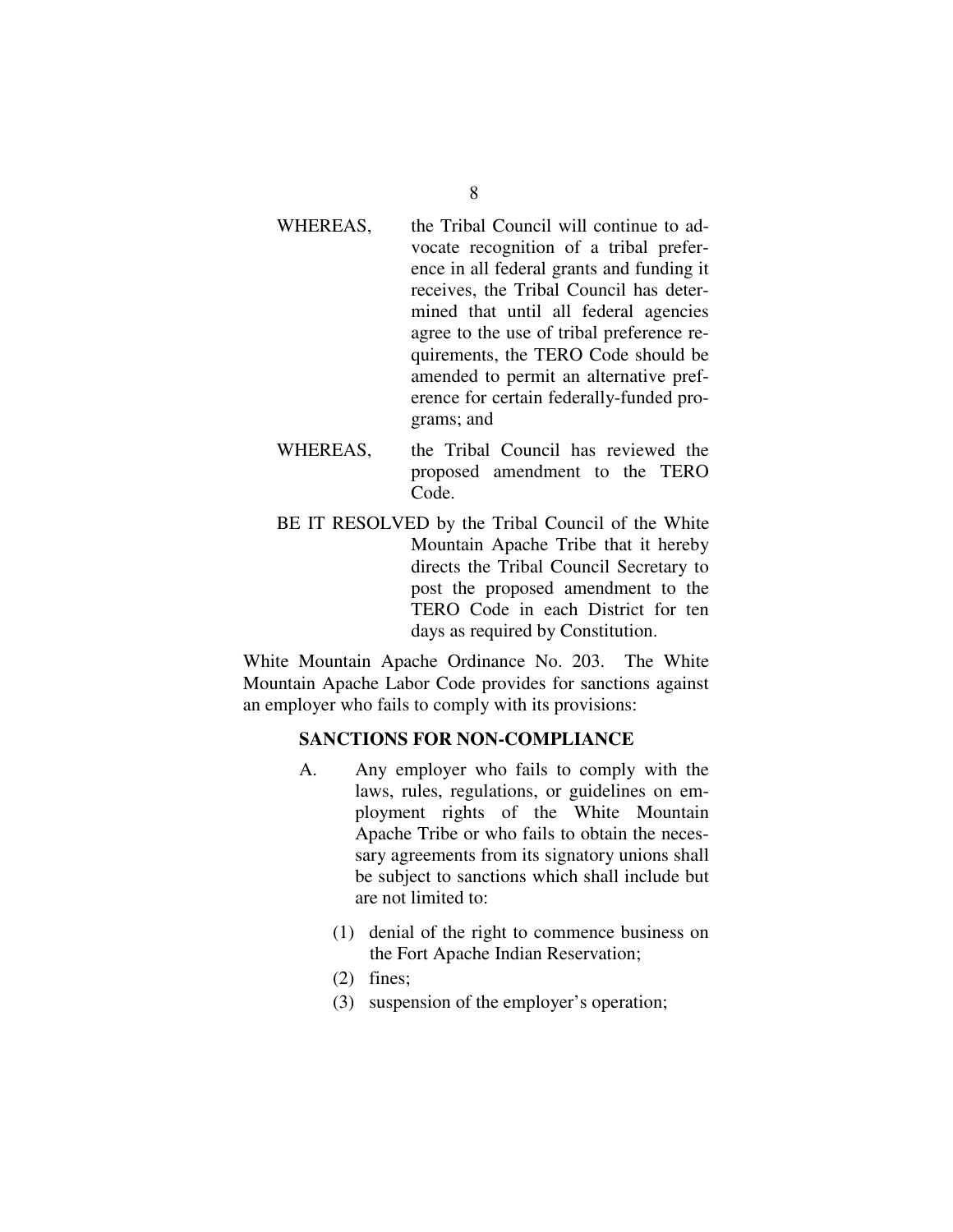- (4) termination of the employer's operation;
- (5) denial of the right to conduct any further business on the Fort Apache Indian Reservation;
- (6) payment of back pay or other relief in order to correct any harm done to aggrieved Indians; and
- (7) the summary removal of employees hired in violation of the White Mountain Apache Tribe's employment rights requirements.

White Mountain Apache Labor Code 2.7.

### **C. TOLEDO v. BASHAS' INC.**

On December 28, 2004, Harrison Toledo, an enrolled member of the Navajo Nation, filed a complaint with the Navajo Nation Labor Commission alleging that his employment was terminated in violation of the NPEA. The Commission held an evidentiary hearing on this complaint on March 24, 2005. In an order dated July 12, 2005, the Commission upheld the termination, but ordered Bashas' to comply with the NPEA and criticized Bashas' for not having a written Affirmative Action Plan. (The Commission excused this deficiency noting that of 370 Bashas' employees on the Navajo Nation, 365 were Navajo.)

### **D. THE NAVAJO NATION OFFICE OF NAVAJO LABOR RELATIONS**

The Navajo Nation Office of Navajo Labor Relations recently required Bashas' to fully comply with the NPEA by implementing and following Affirmative Action Plans that include the preference for Navajos in hiring and "include and specify a Navajo employment preference policy statement in all job announcements and advertisements." NPEA, 15 Nav. Nation Code §604 (B) (1).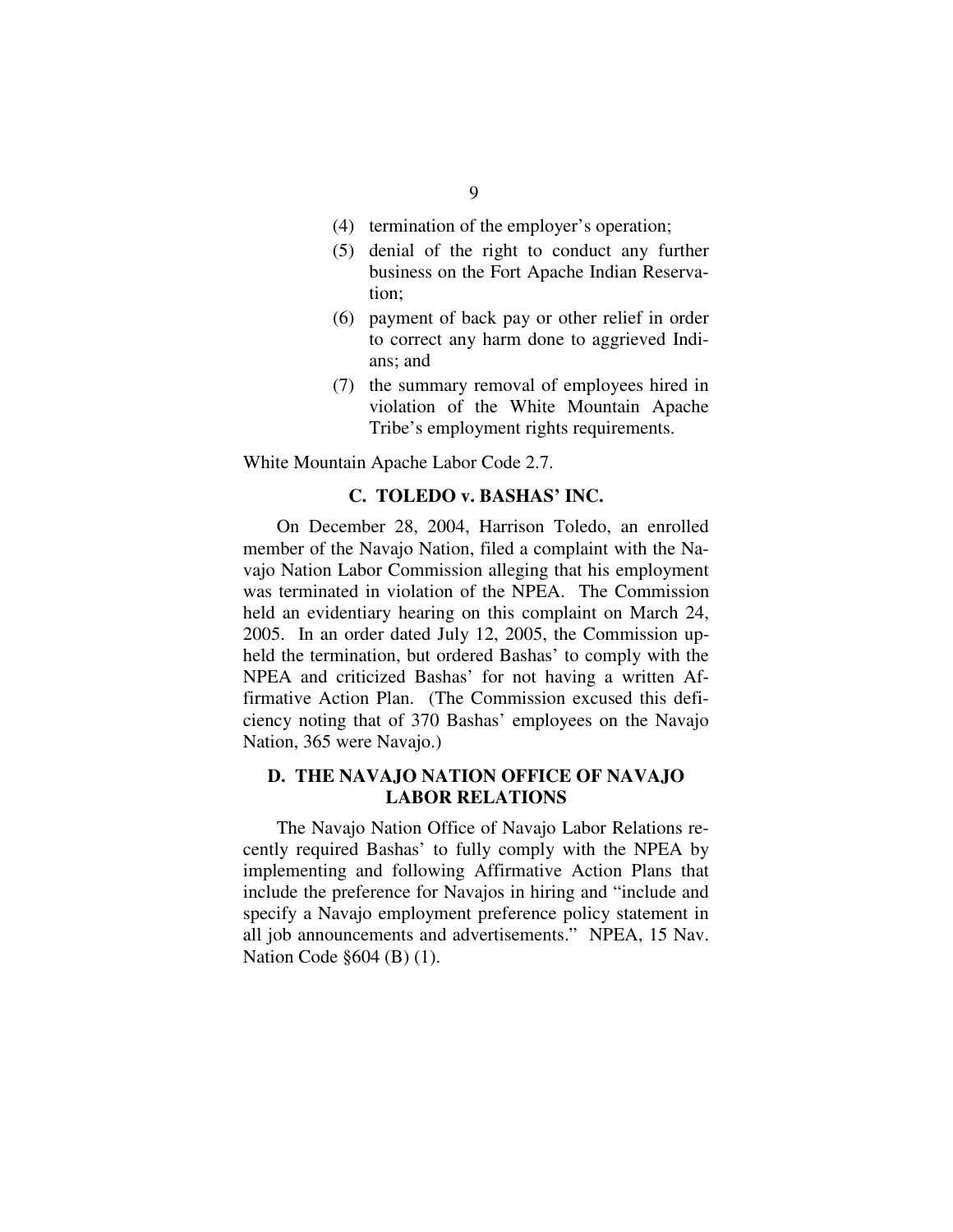#### **E. E.E.O.C. v. BASHAS' INC.**

On August 17, 2005, the EEOC filed an action against Bashas' in the United States District Court for the District of Arizona. The EEOC also named the Navajo Nation as a Defendant, pursuant to Rule 19(a) of the Federal Rules of Civil Procedure. EEOC v. Bashas' is currently stayed, pending the outcome of this proceeding.

The EEOC alleges Bashas' violated Title VII by giving hiring preferences to members of the Navajo Nation. The EEOC alleges that such preferences violate federal law because Title VII permits only preferences to Native Americans and not members of a specific tribe. The basis of the EEOC's lawsuit is Bashas' alleged decision not to hire Randy Honahni ("Honahni") and Dale Lucero ("Lucero") because neither individual was a member of the Navajo Nation.

Over five years ago, on August 27, 2000, Honahni filed an EEOC Charge of Discrimination ("the Honahni Charge"), alleging that Bashas' discriminated against him on the basis of national origin by giving hiring preferences to members of the Navajo Nation. The EEOC issued a final Determination on September 21, 2001 that Bashas' violated Title VII. Efforts between the EEOC and Bashas' to conciliate the matter failed on December 20, 2001. The EEOC informed Bashas', "No further efforts to conciliate this case will be made by the EEOC. Accordingly, we are at this time reviewing the case for possible litigation."

On December 5, 2001, Lucero filed an EEOC Charge of Discrimination ("the Lucero Charge"). Lucero, like Honahni, alleged Bashas' discriminated against him on the basis of national origin discrimination by giving hiring preferences to members of the Navajo Nation. On February 25, 2003, the EEOC issued a final determination on the Lucero Charge. On June 11, 2003, conciliation efforts failed. The EEOC notified Bashas', "No further efforts to conciliate this case will be made by the EEOC. Accordingly, we are at this time reviewing this case for possible litigation."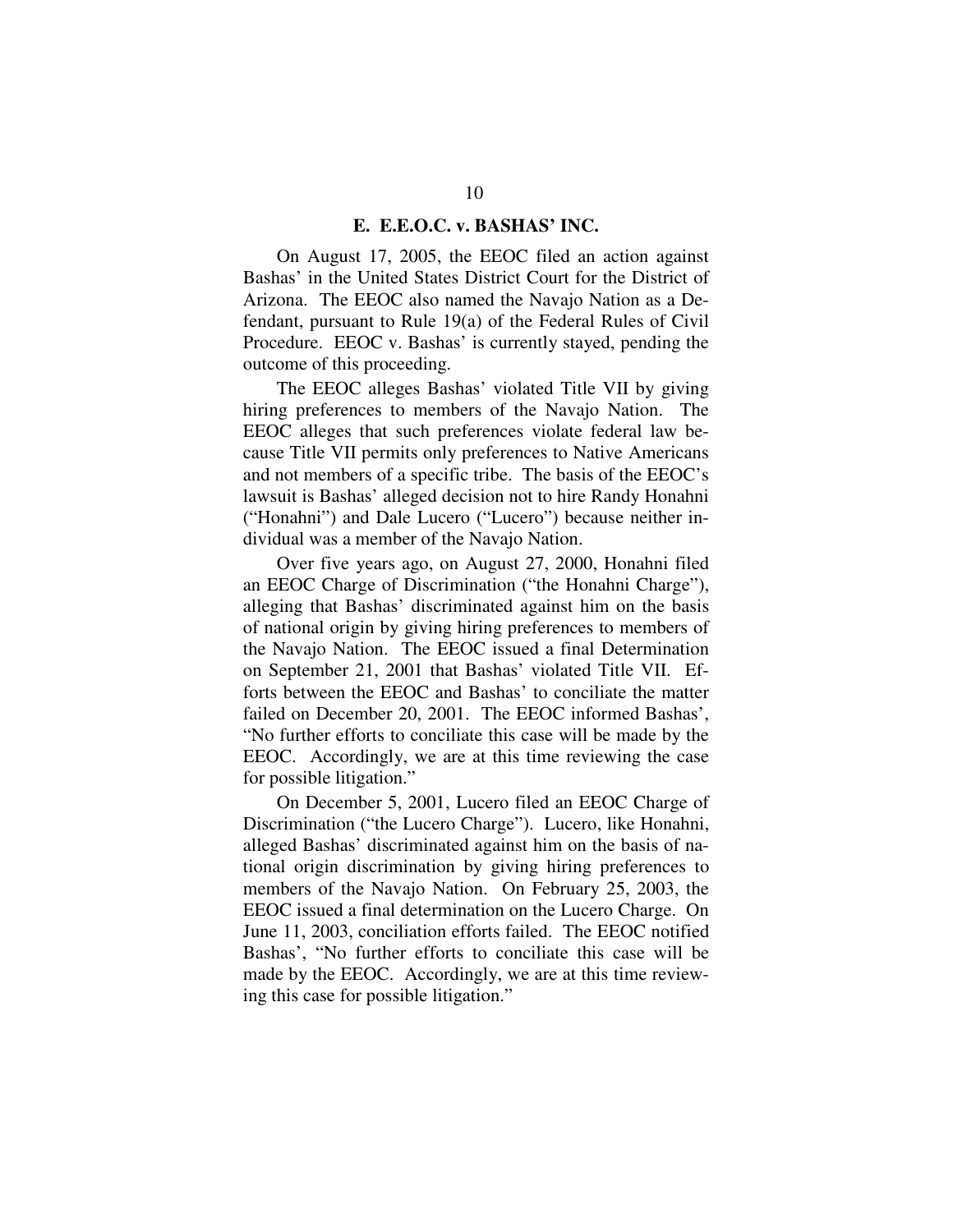## **II. THE COURT SHOULD GRANT THE WRIT TO RESOLVE WHETHER THE EEOC MAY JOIN A PARTY UNDER RULE 19 WHO IS PROHIBITED FROM SUING DIRECTLY**

The EEOC has mounted a vigorous campaign against preference laws by suing employers conducting business on tribal lands. The EEOC unsuccessfully attempted to intervene in *Dawavendewa v. Salt River Project Agr. Improvement & Power Dist.*, 276 F.3d 1150 (9 th Cir. 2002), has brought the instant matter against Peabody Coal, and now has brought an identical action against Bashas' seeking to change Native American policies endorsed by the Bureau of Indian Affairs, for employers doing business with these sovereign nations.

Bashas' and SRP urge this Court to accept review of this case because the EEOC disagrees with the laws of another nation and is attempting improperly to use Rule 19 to accomplish its ends. Joining a sovereign nation with a private employer will not resolve the irreconcilable conflict between federal law and the laws of a sovereign nation. The Attorney General, as a politically accountable office, would more likely strive to resolve this dispute through sovereign to sovereign negotiations rather than suing a private entity, acting in good faith, for punitive damages as a means for solving a perceived wrong with the laws of another nation.

Bashas' and SRP encourage this Court to review this conflict and resolve whether the EEOC's use of Rule 19 is appropriate.